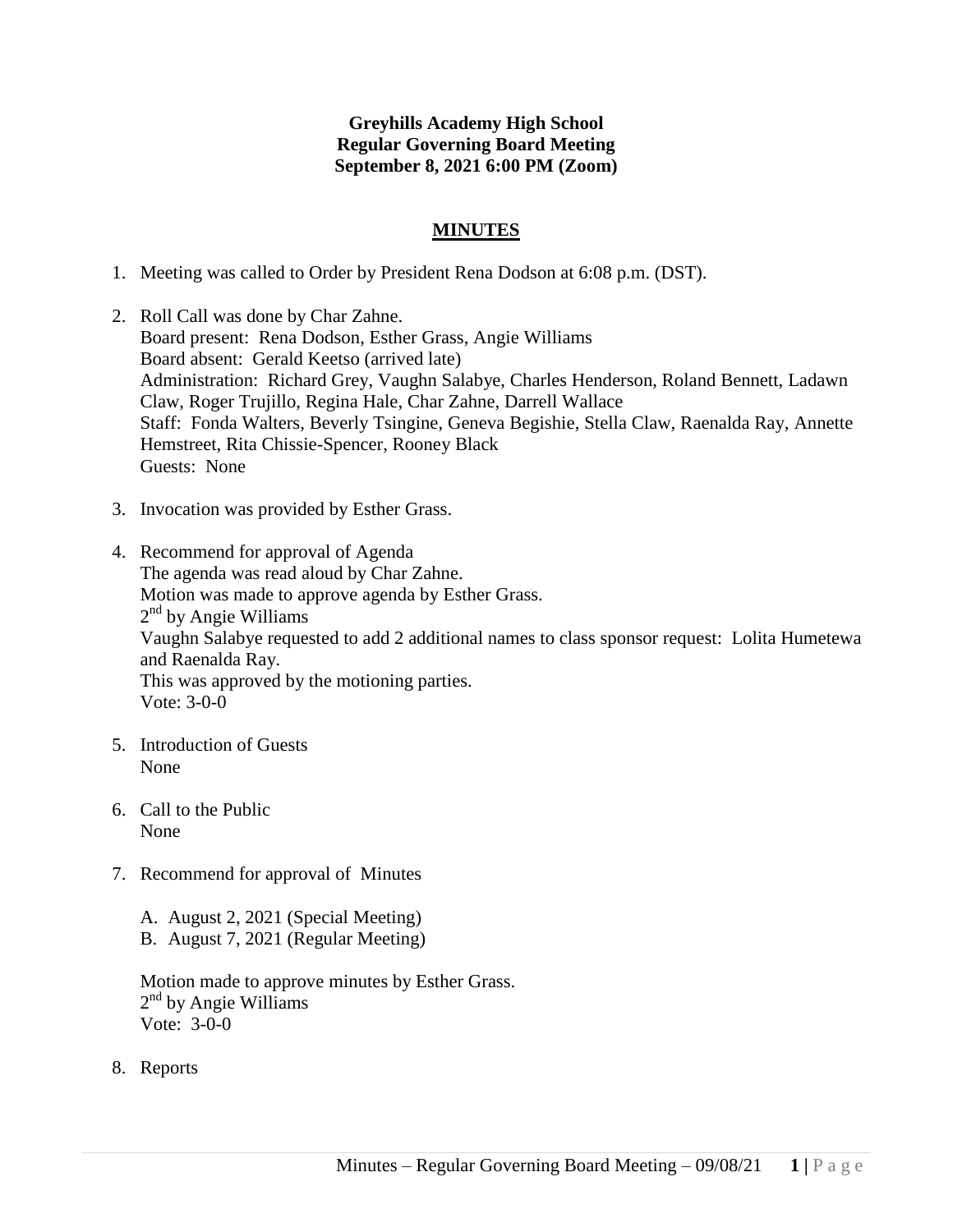Angie Williams suggested that Mr. Grey make his report and each department just give highlights of their reports.

## A. Departments

# B. CEO/Principal

Mr. Grey gave a brief report on his activities and accomplishments in the past month. He gave a report on the repair of the school ventilation system. Some of the mechanical equipment to operate the ventilation system needs to be repaired or replaced. There are various consultants and firms working with the school to mitigate the ventilation problem at the school. He stated that Mr. Wallace is out this week and should be willing to give the Board an update upon his return.

\*\* Gerald Keetso joined the meeting at 6:35 p.m.

Mr. Salabye gave a report on his activities and accomplishments. He shared the enrollment data by grade as well as student achievement.

Esther Grass requested to hear a report from Mr. Henderson but he was having connectivity issues.

Esther Grass requested to have Mr. Grey give meeting information to Char Zahne to relay to the Board for DODE Meetings and Leadership Meetings.

Angie Williams had a question on the goals of DODE's Public Hearings that were held in Tuba City recently. Mr. Grey stated that DODE is in the process of Board reapportionment and they have a number of plans (options) and they have somewhat selected Plan 6 where a regional board would be selected to represent schools. Mr. Grey offered to send this information to the Board Members.

Rena Dodson encouraged all staff to work together to make the virtual school possible.

Mr. Henderson gave a brief report on his activities and accomplishments. He stated that his emphasis is on the classrooms and making the classes work virtually. One of his goals is to get more teachers involved in IEP meetings of ESS students.

Motion made by Angie Williams to accept all reports. 2<sup>nd</sup> by Esther Grass Vote: 4-0-0

#### 9. New Business Action Items

A. Recommend for approval of Payroll Expenditures Ending August 2021 This request is for Pay Periods #03 and #04 for Vouchers #5704 to #5707 in the amount of \$262,937.42.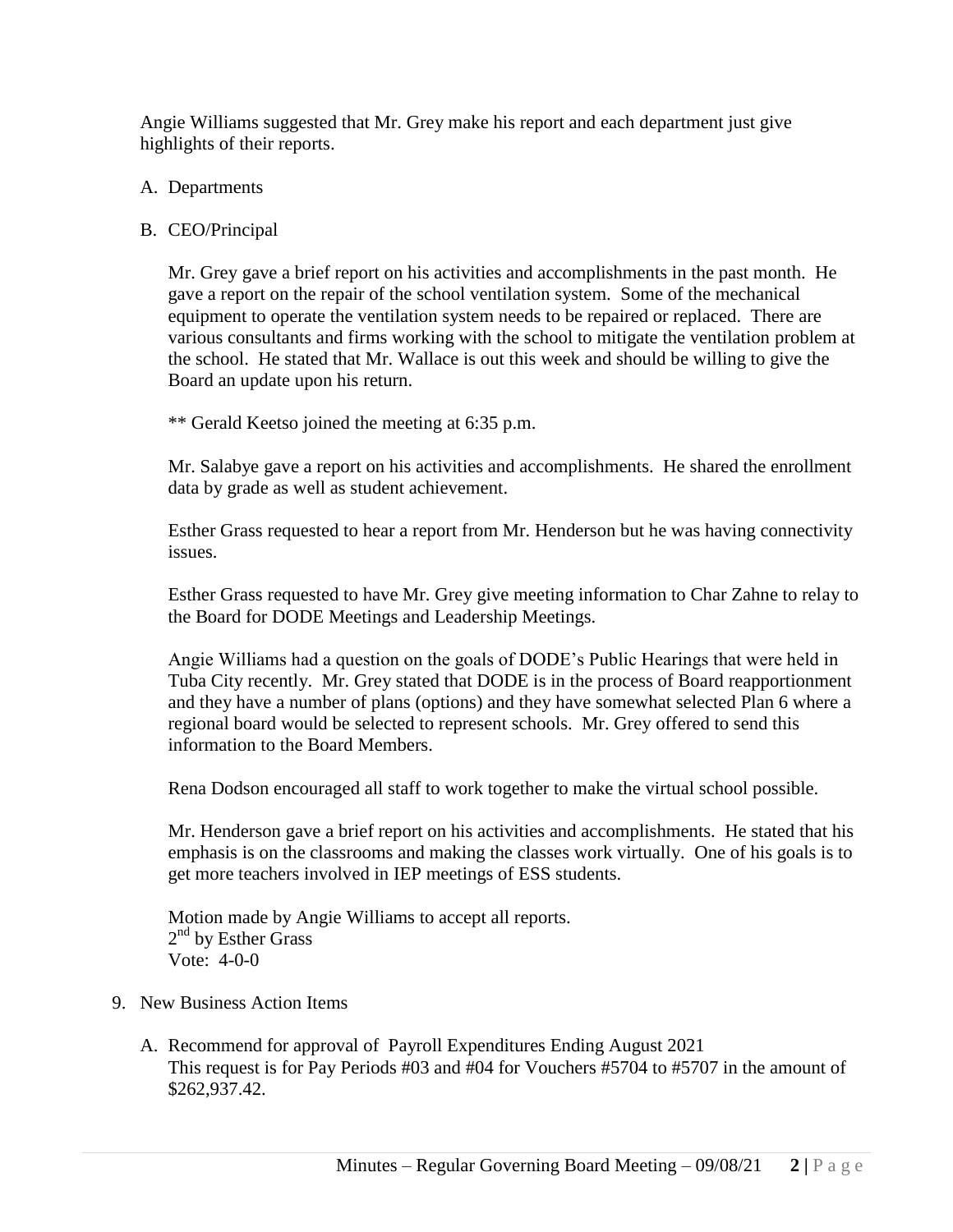Motion made by Esther Grass to combine and approve items #9 (A, B, and C). 2nd by Angie Williams Vote: 4-0-0

- B. Recommend for approval of Accounts Payable Expenditures Ending August 2021 This request is for AP Vouchers #4607 to #4616 in the amount of \$232,103.20.
- C. Recommend for approval of Financial Status Ending August 2021
- D. Recommend for approval of GAHS Residential Narrative for Residence Life SY 2021-22 This request was presented by Roger Trujillo. Motion made to approve by Esther Grass. 2nd by Angie Williams Vote: 4-0-0
- E. Recommend for approval of GAHS English Language Narrative for SY 2021-22 This request was presented by Vaughn Salabye. He indicated that this is the plan for all the students who are English Language Learners who are students who are using languages other than English. Motion made to approve by Esther Grass. 2nd by Angie Williams Vote: 4-0-0
- F. Recommend for approval of retroactive payment for Raenalda Ray for work performed on July 20, 22, and 27, 2021 This request was presented by Vaughn Salabye. He indicated that the ESS Behavioral Specialist had to work with a student beyond contract hours on these dates. Motion made to approve by Esther Grass. 2nd by Angie Williams Vote: 4-0-0
- G. Personnel

Motion made by Esther Grass to enter Executive Session at 7:35 p.m. with Mr. Grey and Mr. Salabye present. 2nd by Angie Williams Vote: 4-0-0

Motion made by Angie Williams to exit Executive Session at 8:10 p.m. 2nd by Gerald Keetso Vote: 4-0-0

\*\* Rena Dodson lost connectivity of the meeting. Esther Grass is now the Chair.

Motion made by Angie Williams to combine and approve items #9-G. (a, b, c and d). 2nd by Gerald Keetso